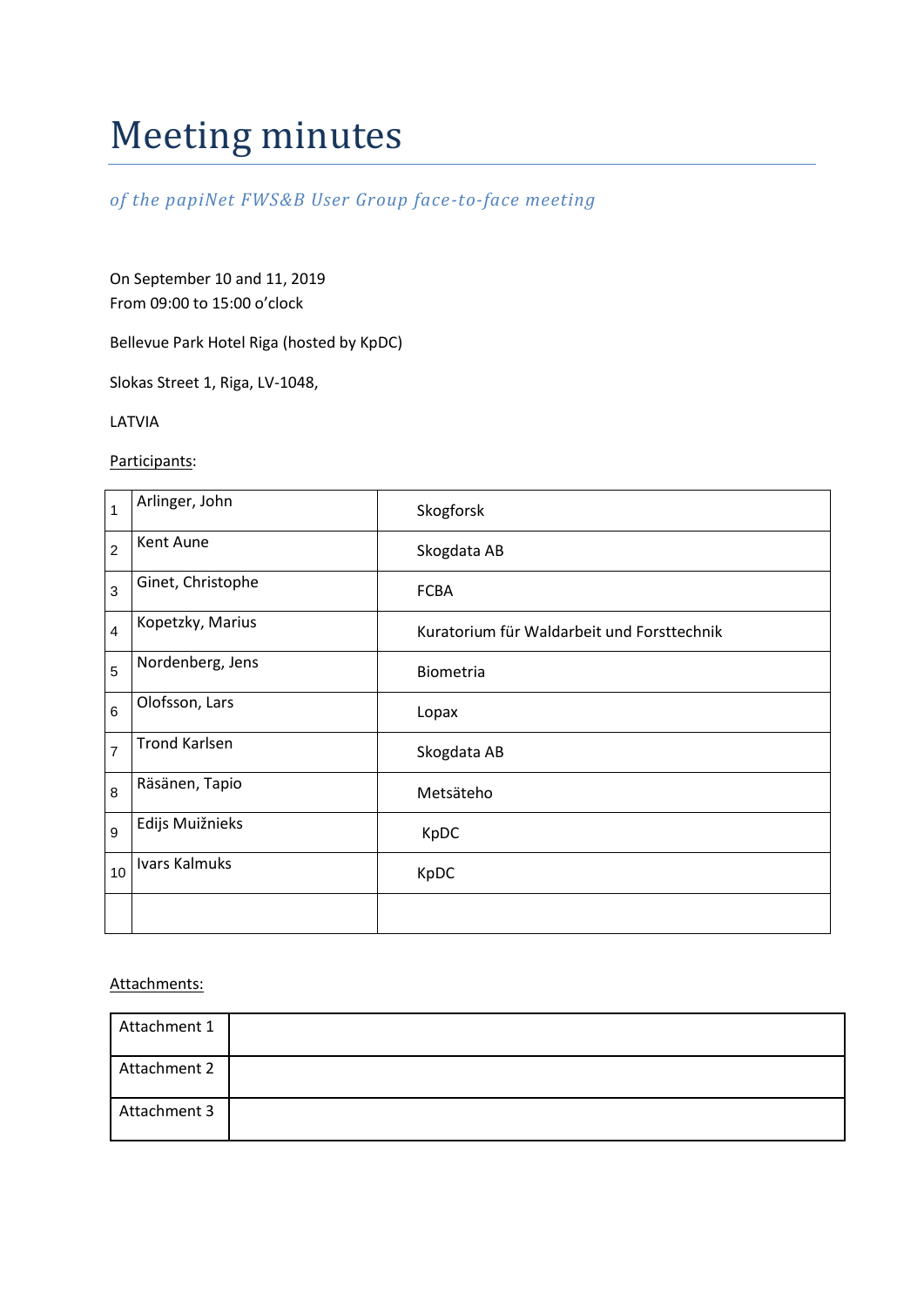# Item 1: papiNet policy statement on compliance with antitrust laws is read by Jens Nordenberg

o *is approved*

## Item 2: Meeting objectives and agenda

o *is approved*

## Item 3: Previous meeting minutes

o Jens Nordenberg introduced previous meeting minutes

## Item 4: Status Report from each member of the User Group

- o Ivars Kalmuks, KpDC
	- Shows a short presentation of the KpDC and VMF LATVIA issues. Explain what is KpDC and status with papiNet implementation in Latvia.
	- KpDC database "DACE" is on production environment 2019.
- o Christophe Ginet, FCBA
	- **Inform about ongoing project, regarding communication between sawmills** and transport companies
	- **EXP** Communication are done with eMOBOIS portal support. File format in communication between eMOBOIS and transport companies are \*.CSV
	- **\*** \*.CSV files differs from company to company
- o Tapio Räsänen, Metsäteho
	- **Tells about project LogForce. Metsahalitus started to use LogForce**
	- **FICT** Forest Hub starting from March, now the tests are going.
	- **Inform about project in Finland where pulpwood weight information are** corrected using data from meteorological service. Pulpwood online TT service.

Not decided yet will this service be the part of Forest Hub or separate service.

John Arlinger add, that in Sweden was very close project, but with different aim – to give moisture content for pulp mill

- o John Arlinger, Skogforsk
	- Development for the StanForD2010 Standard -implementation of API communication. (presentation will be placed on Pmstage)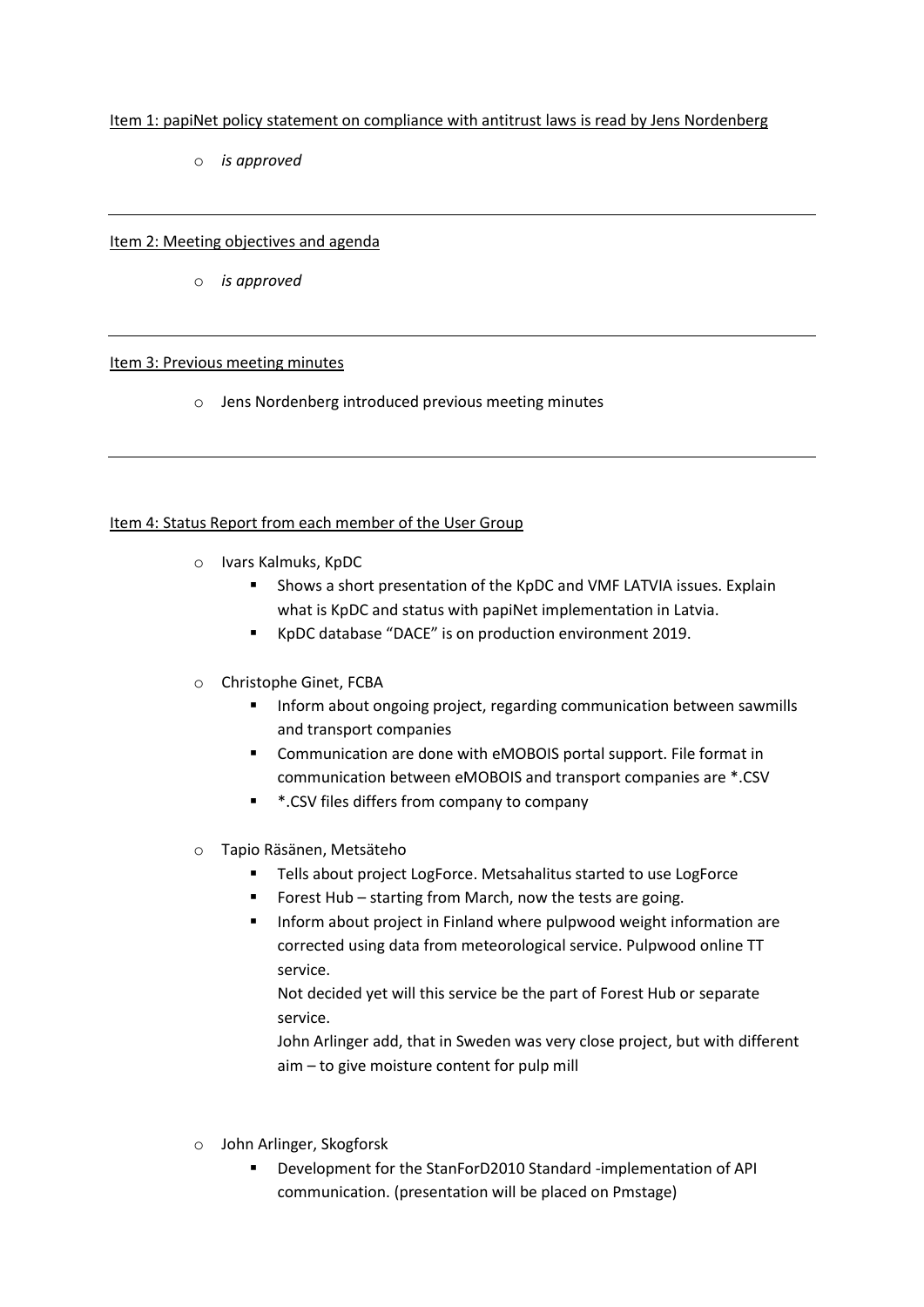- o Trond Karlsen, SkogData AB
	- 10 papiNet documents implemented at Norway
	- About 1400 document transactions in a week
	- About 80% of wood flow are supported by SkodData AB
	- **Inform about project regarding forwarder reports. Not in papiNet.**
	- Inform about rebuilding measuring applications, together with control logs automatic selection.
	- **Inform about project where forest inventory information are send to** platform for transport and sales planning.
- o Marius Kopetzky , KWF
	- DRM (digital raw material management) -project about data interchange format between Austria and Germany. There are two different formats. Not decided yet, in which way to go forward. Project planned until February 2021.
- o Jens Nordenberg, Biometria
	- introduced with VIOL 3 development plans. (presentation will be placed on Pmstage)

# Item 5: Change Controls

- $\circ$  Long discussion about time format used in papiNet documents. Using only local time or not. The business rule (definition was changed). Possible to use local time or together with UTC time zone.
	- *Is approved*
- o Changes in Quantity types. Definition was changed and existing values will be deprecated
	- *Is approved*
- o New agency type KpDC. Responsible for assortment and reject reason codes in Latvia
	- *Is approved*
- $\circ$  Sample characteristic. New type added -automatic or manual. Together with that -Who do the sample measuring - self-control/external audit/sample testing (new one)
	- *Is approved*